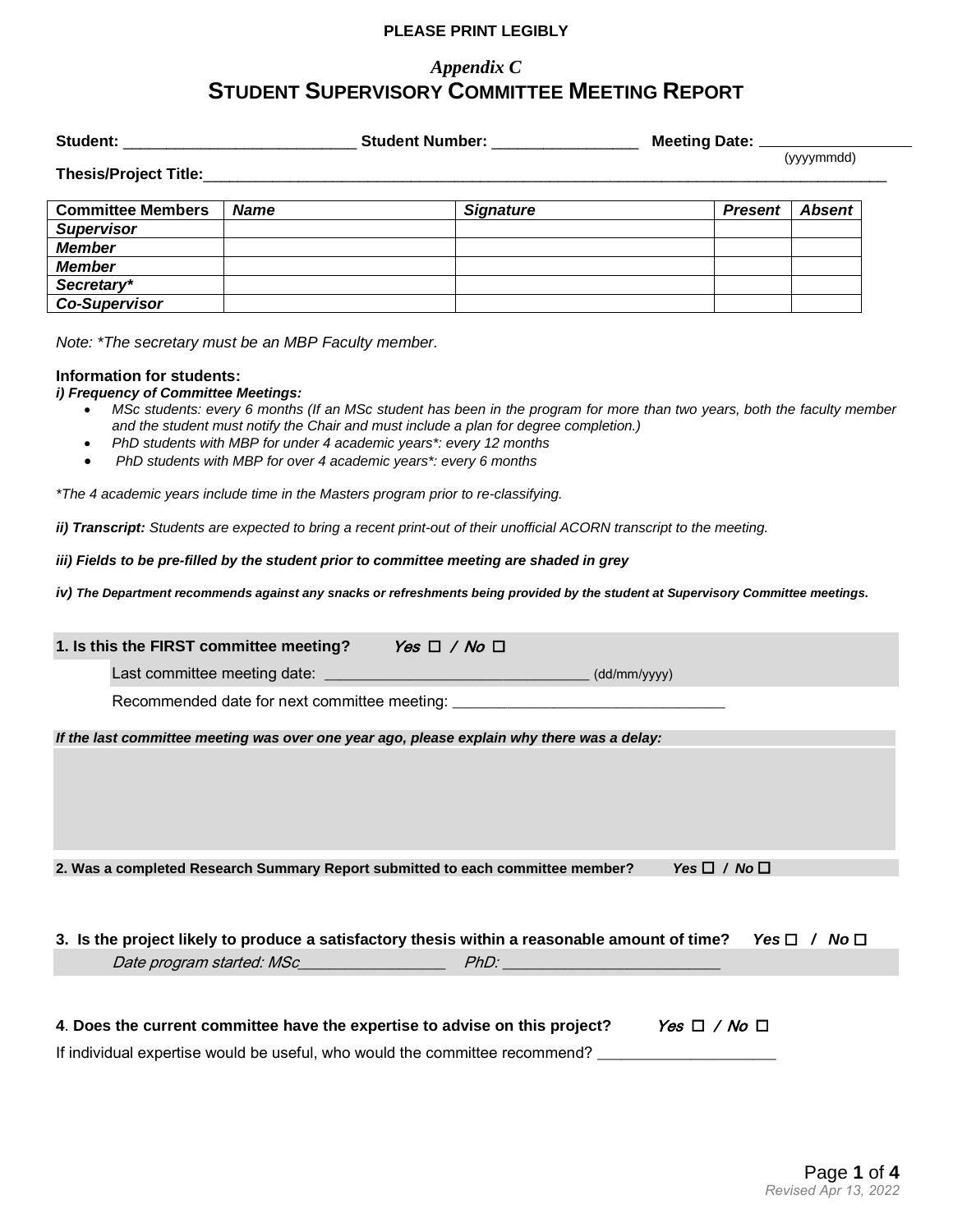| 5. Progress since last meeting: |                       |                |                     |                    |                              |
|---------------------------------|-----------------------|----------------|---------------------|--------------------|------------------------------|
| Unsatisfactory $\square$        | Satisfactory <b>□</b> | Good $\square$ | Very Good $\square$ | Excellent <b>□</b> | $N/A$ (First meeting) $\Box$ |
| Summary of progress:            |                       |                |                     |                    |                              |

**2.**

**3.**

**6. Evaluation of the student's knowledge and understanding in:**

| The area of student's research: | Unsatisfactory $\Box$ Satisfactory $\Box$ Good $\Box$ Very Good $\Box$ Excellent $\Box$ |  |  |
|---------------------------------|-----------------------------------------------------------------------------------------|--|--|
| General Knowledge:              | Unsatisfactory $\Box$ Satisfactory $\Box$ Good $\Box$ Very Good $\Box$ Excellent $\Box$ |  |  |

**7. Are there any major scientific problems?** *Yes / No* If **yes,** please explain**:**

**8. Time-to-completion plan (PhD students end of year 4 \* ) Yes / No / N/A ( \* time to completion plan (Appendix I) is mandatory for students at the end of 4th year of study who are continuing into year 5 – student, supervisor and committee are encouraged to think about a time-to-completion plan at earlier times)** See Appendix I

**9. The student has completed all laboratory experiments and analysis required for thesis and should focus 100% on writing and defending**  $Yes \Box / No \Box$ 

If **yes,** the student has a maximum of **4 months for an MSc** and **6 months for a PhD** in which to prepare thesis and present signed Form 100 or PHD Defense form. If the thesis is not completed within the four (MSc) or six (PhD) months, student funding will cease at the end of the defined period (see Graduate Student Handbook for more details). Students should provide two weeks' notice to Supervisory Committee members prior to a thesis being submitted for review. The review of the thesis should take no more than 2-3 weeks to complete by the Supervisory Committee member. **Please note: If a conflict arises between the student and/or committee members in regard to whether or not sufficient material has been generated to write a thesis, please contact either the Grad Coordinator, the Chair or Vice Chair.**

|  | 10. List all courses/modules you have taken which are required for the completion of your program: |  |  |  |  |
|--|----------------------------------------------------------------------------------------------------|--|--|--|--|
|--|----------------------------------------------------------------------------------------------------|--|--|--|--|

**\_\_\_\_\_\_\_\_\_\_\_\_\_\_\_\_\_\_\_\_\_\_\_\_\_\_\_ \_\_\_\_\_\_\_\_\_\_\_\_\_\_\_\_\_\_\_\_\_\_\_\_\_\_\_\_\_\_\_\_\_ \_\_\_\_\_\_\_\_\_\_\_\_\_\_\_\_\_\_\_\_\_\_**

**\_\_\_\_\_\_\_\_\_\_\_\_\_\_\_\_\_\_\_\_\_\_\_\_\_\_\_ \_\_\_\_\_\_\_\_\_\_\_\_\_\_\_\_\_\_\_\_\_\_\_\_\_\_\_\_\_\_\_\_\_ \_\_\_\_\_\_\_\_\_\_\_\_\_\_\_\_\_\_\_\_\_\_**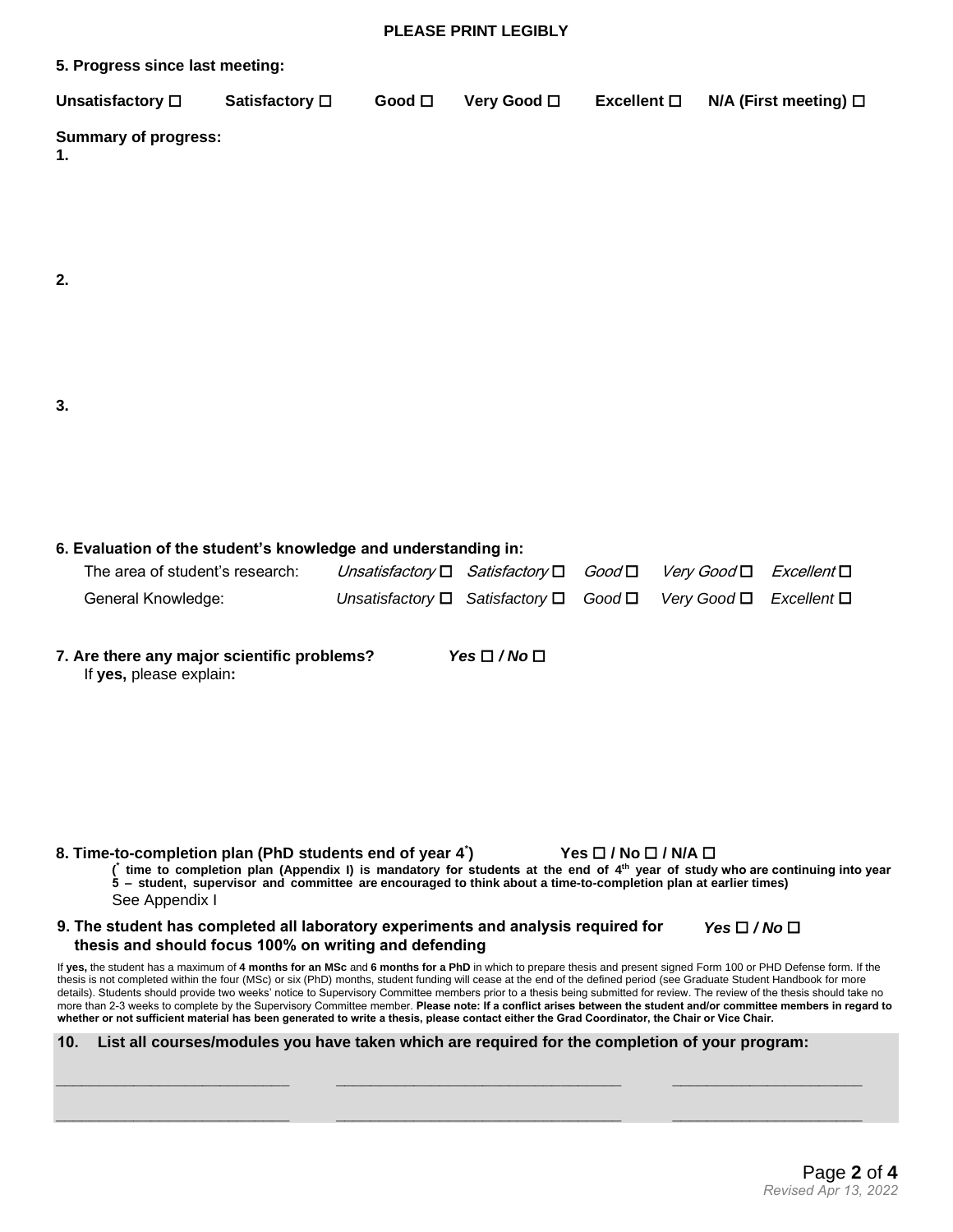**11. Specific scientific recommendations made to the student and supervisor?** (Future directions and improvements student's knowledge and understanding)

**1.**

**3.**

**2.**

**4.**

**5.**

12. Student-Supervisor relationship (Please note that the Supervisor will be asked to leave the room by the committee meeting chair *at the completion of the meeting)*

*Students and their supervisors are always encouraged to think about and discuss issues pertaining to their working relationship prior to the Supervisory Committee Meeting. To further encourage this process, students are provided an opportunity to meet with the supervisory committee members in the absence of their supervisor.*

*Additional issues can also be directly discussed with the graduate coordinators while major issues should be brought to the attention of graduate coordinators or the MBP chair in case of conflicts with the graduate coordinators (see below).*

*Students are encouraged to reach out and discuss their projects with committee members beyond the supervisory committee meeting.*

*Note: If any interruption in graduate supervision occurs (e.g., supervisor on leave), the supervisor and student are expected to arrange for alternate supervision. The supervisor is also expected to inform the MBP Office of the interruption.*